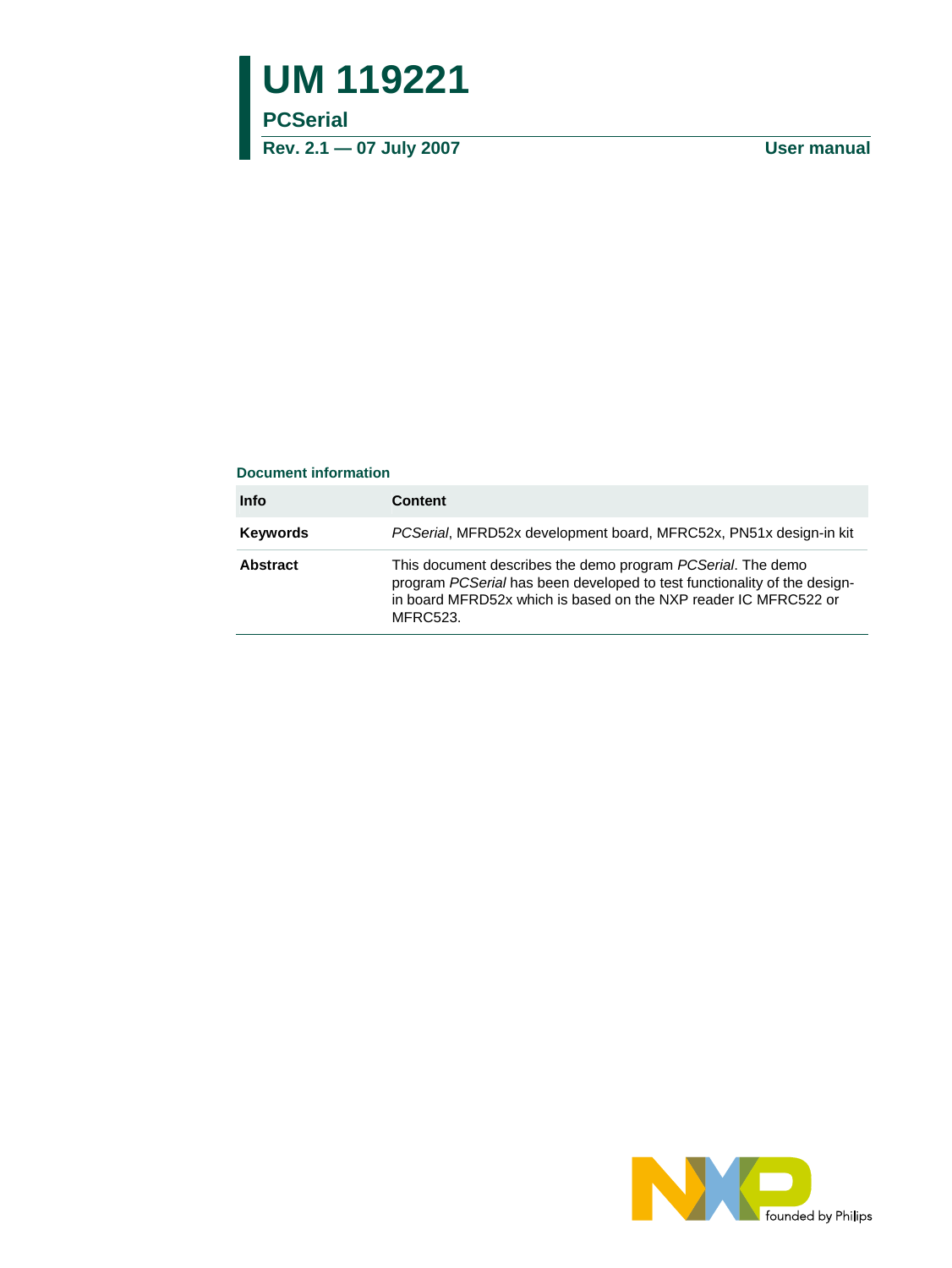**PCSerial**

#### **Revision history**

| <b>Rev</b> | <b>Date</b>                    | <b>Description</b>                          |
|------------|--------------------------------|---------------------------------------------|
| 2.1        | <b>July 2007</b>               | Changed to NXP Layout<br>Add Chapter 2.7    |
| 2.0        |                                | December 2005 Changed status to preliminary |
| 1.0        | September 2005 Initial Version |                                             |

# **Contact information**

For additional information, please visit: **http://www.nxp.com**

For sales office addresses, please send an email to: **salesaddresses@nxp.com**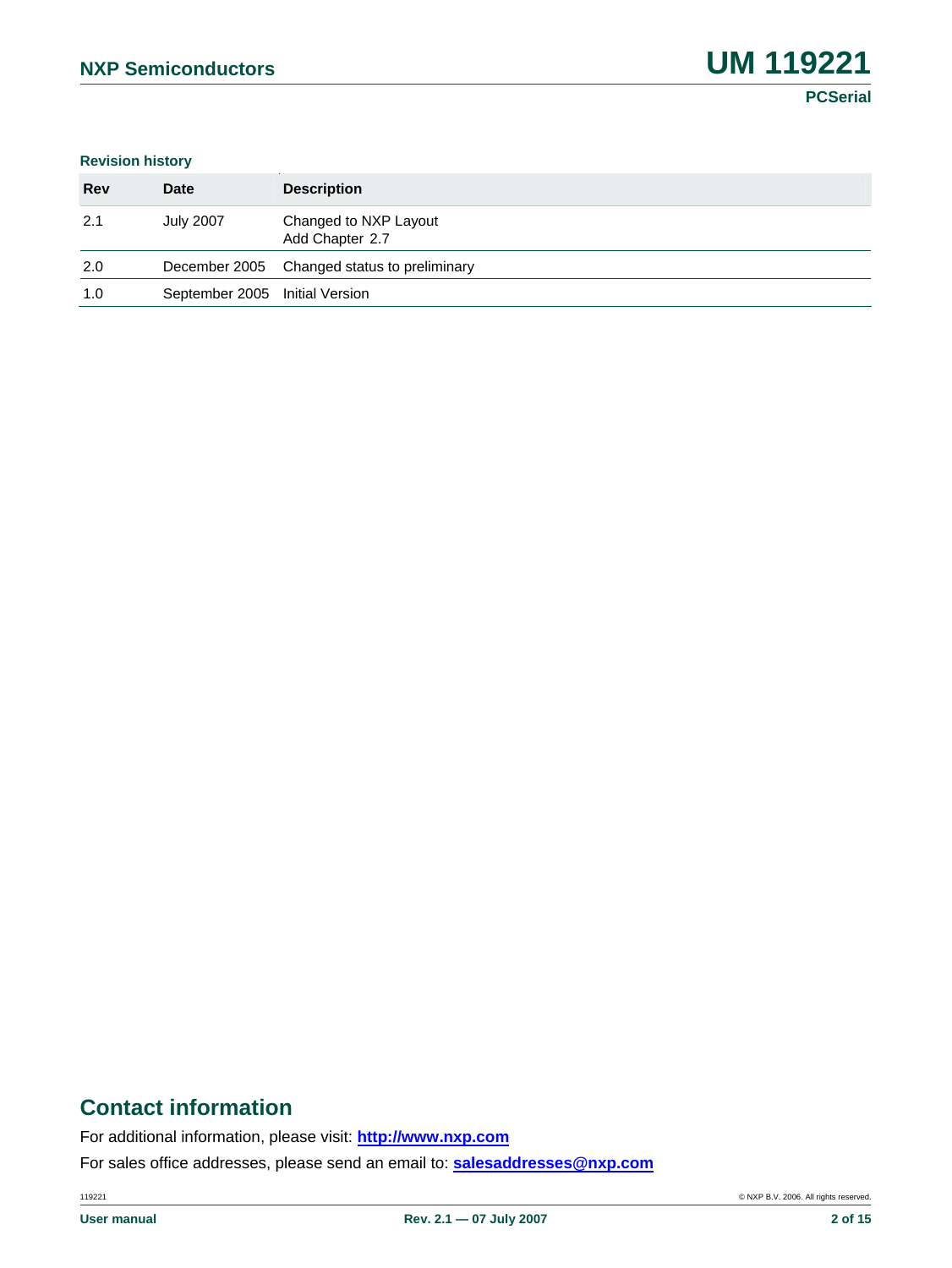## **1. Introduction**

This document describes how to use the PC-Serial demonstration program in combination with NXP Semiconductors MIFARE<sup>®</sup> readers based on the MFRC52x.

The MFRC52x Serial RS232 Test Program is a simple graphical user interface (GUI) utility for register based access to the hardware using the serial interface and the Basic Function Library (BFL). In addition, there is the possibility to execute MIFARE commands. [Fig 1](#page-2-0) shows *PCSerial* graphical user interface.

<span id="page-2-0"></span>

|                              | $ \Box$ $\times$<br><b>F</b> RC522 Serial RS 232 Test Program |                         |                  |                                        |    |           |                                                                                 |               |
|------------------------------|---------------------------------------------------------------|-------------------------|------------------|----------------------------------------|----|-----------|---------------------------------------------------------------------------------|---------------|
| Eile                         |                                                               | Port Action             | Log              |                                        |    |           |                                                                                 | Help          |
| Port                         |                                                               |                         | Action           |                                        |    |           |                                                                                 |               |
|                              | Open                                                          |                         |                  | Select JCF                             |    |           | Override Name:   mifare_reader                                                  | Process JCF   |
|                              |                                                               |                         |                  |                                        |    |           |                                                                                 |               |
|                              | Close                                                         |                         |                  | Register I/O                           |    |           |                                                                                 | Mifare Reader |
|                              |                                                               |                         |                  |                                        |    |           |                                                                                 |               |
|                              |                                                               | All to 115 kbps         |                  |                                        |    |           |                                                                                 | Dump Register |
|                              |                                                               |                         |                  |                                        |    |           |                                                                                 |               |
|                              | Command <u>L</u> ine                                          |                         |                  |                                        |    |           |                                                                                 |               |
|                              | IGR 03L                                                       |                         |                  |                                        |    |           |                                                                                 | Process       |
|                              |                                                               |                         |                  |                                        |    |           |                                                                                 |               |
|                              |                                                               | <b>Operation Status</b> |                  |                                        |    |           |                                                                                 |               |
|                              |                                                               |                         |                  |                                        |    |           | D:\Work\Markus\Reader\RC522_branch\Rcl\Releases\v2.0\PcSerial\mifare_reader.jcf |               |
|                              |                                                               |                         |                  |                                        |    |           |                                                                                 |               |
|                              | COM3: 9600                                                    |                         | $\overline{0}$ N |                                        |    |           |                                                                                 |               |
|                              |                                                               |                         |                  |                                        |    |           |                                                                                 |               |
| RE                           | 06                                                            | 00                      | 77.              | $data == 00$                           |    | 77.       | (RCLSTATUS 0000)                                                                | ٠             |
| RE                           | 0A                                                            | 10                      | 77               | $data == 10$                           |    | 77.       | (RCLSTATUS 0000)                                                                |               |
| GR                           | 09                                                            |                         | 77               | data ==                                | 6E | 77.       | (RCLSTATUS 0000)                                                                |               |
| GR                           | 09                                                            |                         | 77               | $data == 00$                           |    | 77.       | (RCLSTATUS 0000)                                                                |               |
| GR                           | 09                                                            |                         | 77.              | $data == 00$                           |    | 77.       | (RCLSTATUS 0000)                                                                |               |
| GR.<br>GR.                   | 09                                                            |                         | 77               | data == 00<br>$data == 91$             |    | 77.       | (RCLSTATUS 0000)                                                                |               |
| GR.                          | 09<br>09                                                      |                         | 77.<br>77        | $data ==$                              | FF | 77.<br>77 | (RCLSTATUS 0000)<br>(RCLSTATUS 0000)                                            |               |
| GR                           | 09                                                            |                         | 77.              | $data == FF$                           |    | 77.       | (RCLSTATUS 0000)                                                                |               |
| GR                           | 09                                                            |                         | 77               | data ==                                | FF | 77.       | (RCLSTATUS 0000)                                                                |               |
| GR                           | 09                                                            |                         | 77               | data ==                                | 6E | 77.       | (RCLSTATUS 0000)                                                                |               |
| GR.                          | 09                                                            |                         | 77               | $data ==$                              | 00 | 77.       | (RCLSTATUS 0000)                                                                |               |
| GR                           | 09                                                            |                         | 77               | data == 00                             |    | 77.       | (RCLSTATUS 0000)                                                                |               |
|                              |                                                               |                         | 77               | data ==                                | 00 | 77        | (RCLSTATUS 0000)                                                                |               |
|                              | 09                                                            |                         |                  |                                        | 00 | 77.       | (RCLSTATUS 0000)                                                                |               |
|                              | 09                                                            |                         | 77               | $data ==$                              |    |           |                                                                                 |               |
|                              | 09                                                            |                         | 77               | $data ==$                              | FF | 77        | (RCLSTATUS 0000)                                                                |               |
|                              | 09                                                            |                         | 77               | data ==                                | 00 | 77.       | (RCLSTATUS 0000)                                                                |               |
|                              | 09                                                            |                         | 77               | data ==                                | FF | 77        | (RCLSTATUS 0000)                                                                |               |
|                              |                                                               | Registersetting         | ÷                |                                        |    |           |                                                                                 |               |
|                              | 0                                                             | 2<br>ı                  | 3<br>4           | 5<br>6                                 | 7  | 8<br>9    | A<br>в<br>с<br>Е<br>F<br>D                                                      |               |
|                              |                                                               | P1 00 3f 80 80 83       |                  | PO 00 0c 80 00 64 00 00 61<br>40 10 84 |    |           | 09 xx 00 08 10 00 a0 00<br>55 4d 00 00 62 00 00<br>eb                           |               |
| GR<br>GR.<br>GR.<br>GR<br>GR |                                                               |                         |                  | P2 00 00 00 6f 26 8f 59 f4             |    |           | 3f 11 00 00 00 00 00 00                                                         |               |
|                              |                                                               |                         |                  | P3 00 00 00 80 00 00 40 90             |    |           | 00 22 04 f0 ff 00 03 00                                                         |               |
| GR                           | 03                                                            |                         |                  | $//$ data == 00                        |    |           | $//$ (RCLSTATUS 0000)                                                           |               |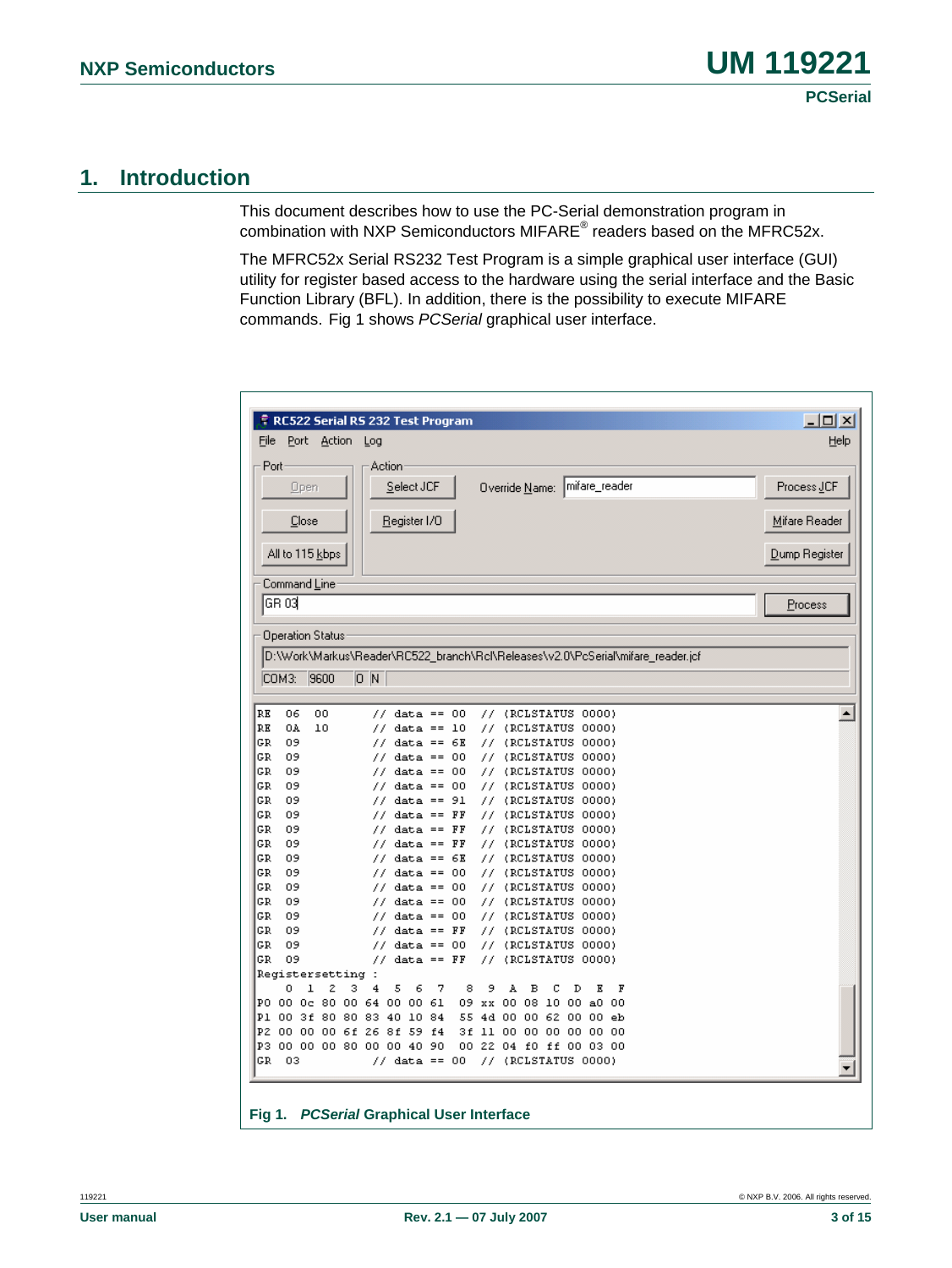## **2. Operating Instructions**

Several operating instructions give the possibility to adapt the PC-Serial demonstration program to a specific environment.

## **2.1 File Menu**

| Table 1. File Menu Commands       |                   |
|-----------------------------------|-------------------|
| <b>Operating Mode Description</b> |                   |
| Exit                              | Exits the program |

## **2.2 Port Menu**

|                       | Table 2. Port Menu Commands                |  |  |
|-----------------------|--------------------------------------------|--|--|
| <b>Operating Mode</b> | <b>Description</b>                         |  |  |
| Settings              | Opens a dialog to configure the RS232 port |  |  |
| Open                  | Opens the defined port                     |  |  |
| Close                 | Closes the defined port                    |  |  |

#### **2.2.1 RS 232 Settings Dialog**

This dialog establishes contact with the hardware. [Fig 2](#page-3-0) shows the RS232 configuration dialog.

| <b>RS 232</b>                  | $\vert x \vert$       |
|--------------------------------|-----------------------|
| <b>RS 232 Port Parameters:</b> | <b>Apply</b>          |
| Serial Port                    | Verification & Status |
| COM1:                          | Verify                |
| COM2:                          | Discard               |
| СОМЗ:                          |                       |
| COM4:                          | OK (0x00000000)       |
| Fig 2. RS 232 Settings Dialog  |                       |

<span id="page-3-0"></span>Please select the appropriate serial port and apply following sequence to verify:

- select the correct port in the *Serial Port* list of the dialog depicted above,
- verify the settings with the *Verify* button (status must by 0x00000000) and
- apply the settings using the *Apply* button.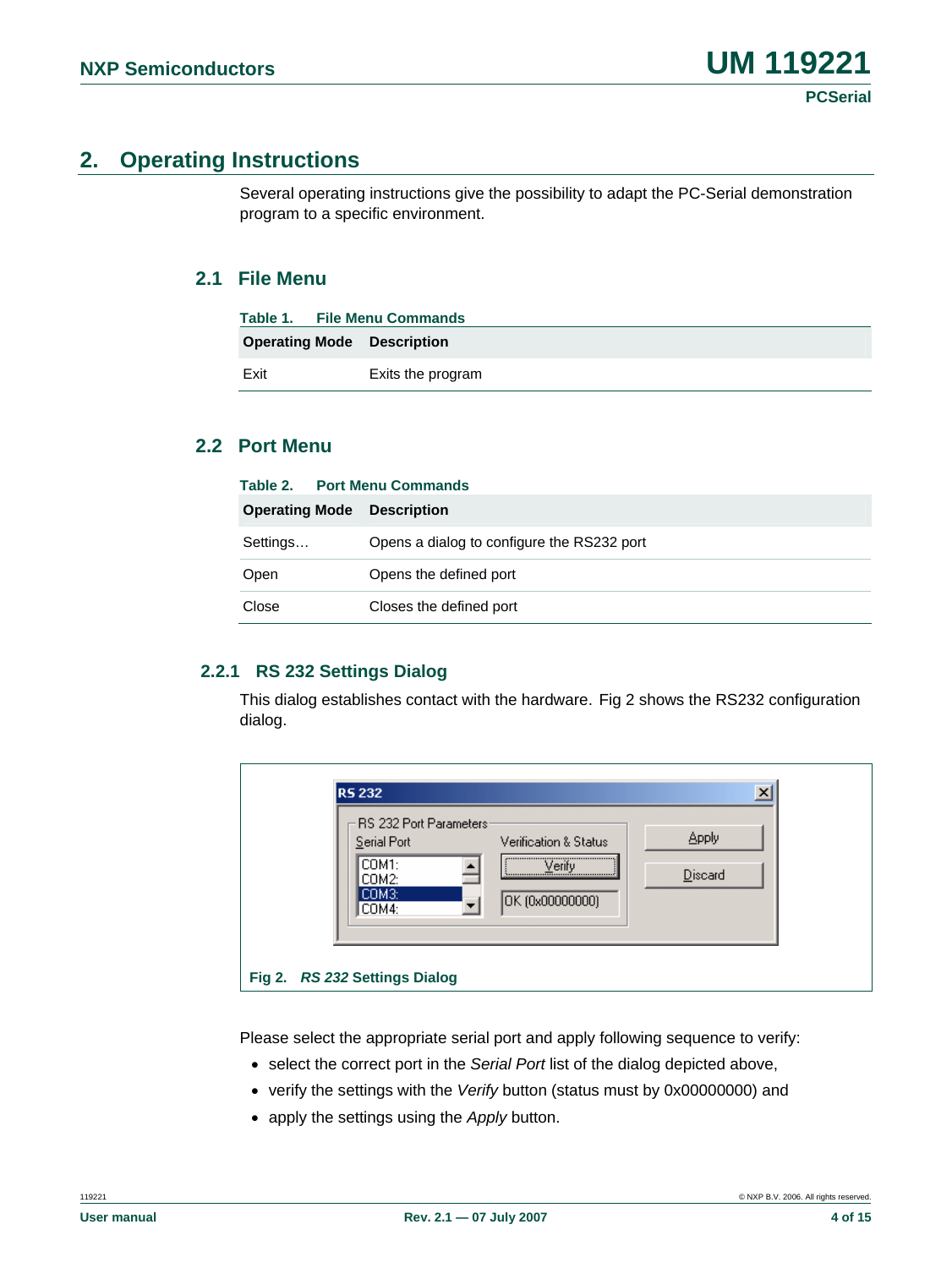The dialog stores the port setting in a file after they have been applied. It is therefore not required to enter this section upon each program start when the external hardware configuration hasn't been changed.

**Note:** Even if ports seem to be available, other application can lock requiring access to external devices, such as PDA's, phones or modems. In this case, the program reports an error upon port verification. Select another port or terminate the application locking the resource.

#### **2.2.2 Open and Close Button**

After successfully configuring, the serial interface the link can be established by pressing the Open button.

Vice versa the Close Button disconnects from the peripheral. This operation is performed automatically when the program exits.

The status line reflects the state by displaying an "O" instead of a "C".

Errors are indicated by a message in the log window.

## **2.3 Action Menu**

| Table 3.                       | <b>Action Menu Commands</b>                |  |  |  |  |
|--------------------------------|--------------------------------------------|--|--|--|--|
| <b>Operating Mode</b>          | <b>Description</b>                         |  |  |  |  |
| Access Register                | Opens a dialog to configure the RS232 port |  |  |  |  |
| File                           | Select Command Opens the defined port      |  |  |  |  |
| <b>Process</b><br>Command File | Closes the defined port                    |  |  |  |  |
| Change Host<br><b>Baudrate</b> |                                            |  |  |  |  |
|                                |                                            |  |  |  |  |

#### **2.3.1 Access Register Dialog**

This dialog can be accessed when pressing *Access Register* button or the *Register I/O* button. [Fig 3](#page-5-0) shows the dialog to access individual registers of the reader IC.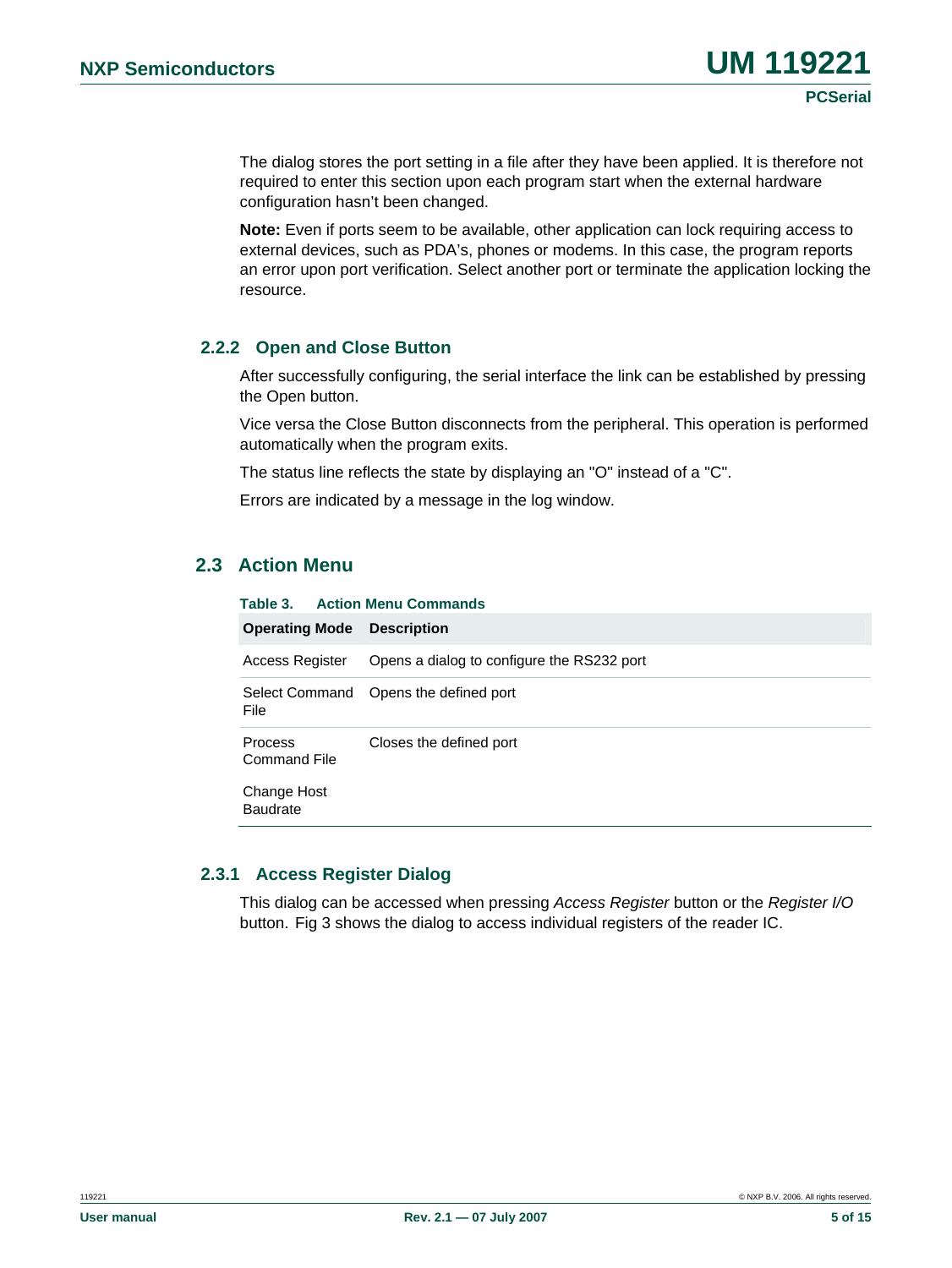**PCSerial**

| 13<br>1/0 Result | $\text{-}$ Addr [0x] $\text{-}$ $\text{-}$ Value [0x] [bin] $\text{-}$<br>80 | 10000000                          | Action<br>Set<br>Get | Log<br>Enable | Clear<br>Quit |
|------------------|------------------------------------------------------------------------------|-----------------------------------|----------------------|---------------|---------------|
| GR: 13           |                                                                              | // DATA == 80 // (RCLSTATUS 0000) |                      |               |               |

<span id="page-5-0"></span>When the port has been successfully opened, the program is ready to perform register operations like:

- Specify the register address in the *Addr[0x]* edit box.
- For writing data to the peripheral, specify the value to write to a specific register in the *Value[0x][bin]* section.
- Access registers with the *Set* or *Get* buttons.
- If the *Enable* box in the *Log* section is checked, the I/O result is not only visible in the dialog's *I/O Result* field but also in the main window's message log.

Please note that the MFRC52x supports paged and non-paged register access. Register 0x00 specifies the addressing mode.

## **2.3.2 Select Command File Button**

A unique feature of the program is the built-in line parser which is capable of processing ASCII text files containing command lines. To get the line parser working it is required to select a command file by pressing *Select Command File* button or *Select JCF* button. A file pop-up allows to select a .jcf file (Command File).

## **2.3.3 Process Command File Button**

When pressing *Process Command File* button or the *Process JCF* button, the selected command file will be executed.

If no file has been selected, the program shows the file selection dialog to select a file to execute.

**Note:** You can change the file name directly by typing into the *Override Name* text box.

The parser supports commands for both PC (host) and hardware control. Two-letter commands are used to control the reader IC and three-letter commands are used to control the host. Following [Table 4,](#page-6-0) [Table 5](#page-6-1) and [Table 6](#page-7-0) show an overview about the command set.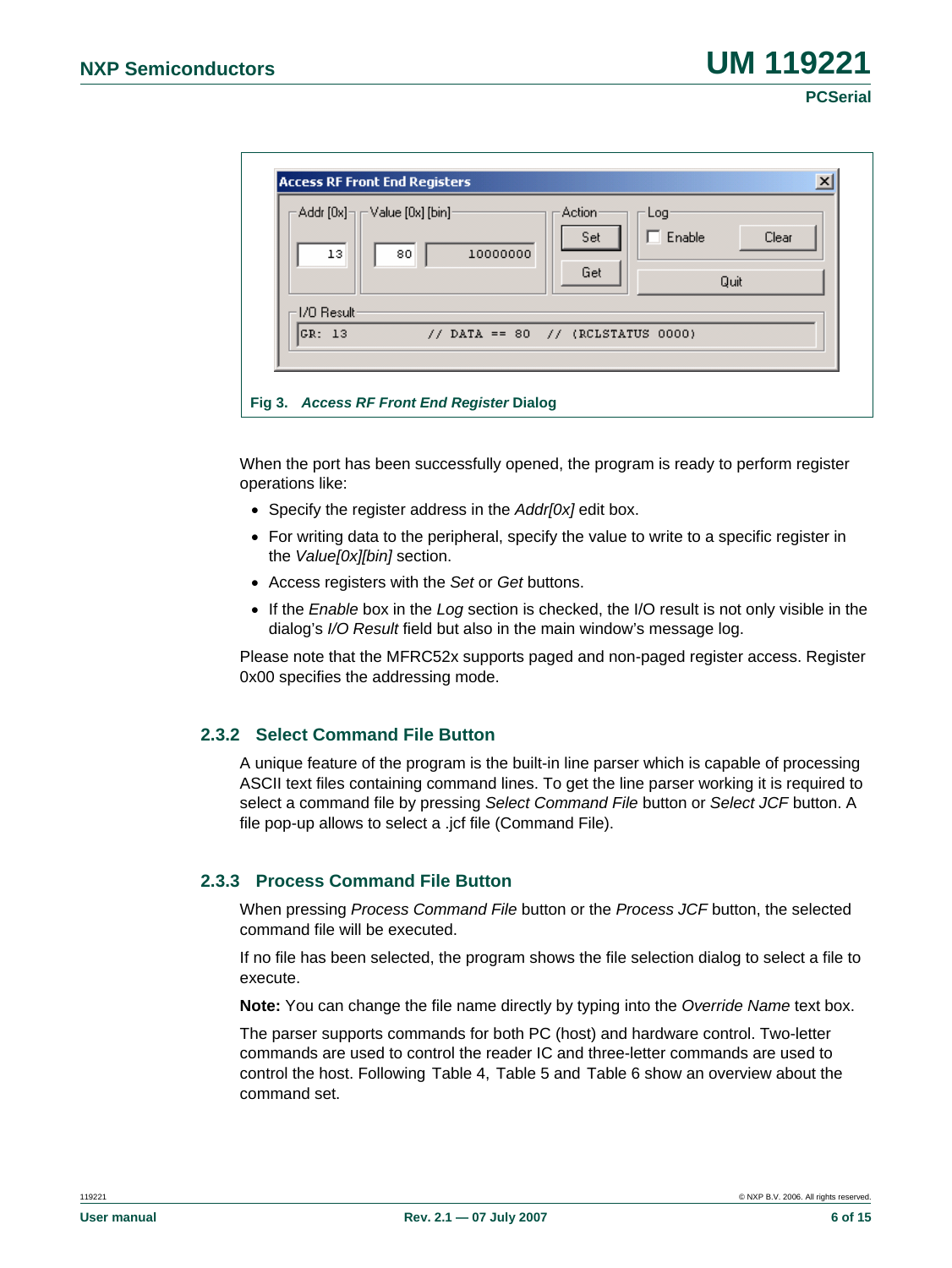<span id="page-6-0"></span>

| <b>Command</b> | <b>Synopsis</b>                                    | <b>Description</b>                                                                                                                                                                                                                                                                                                          |
|----------------|----------------------------------------------------|-----------------------------------------------------------------------------------------------------------------------------------------------------------------------------------------------------------------------------------------------------------------------------------------------------------------------------|
| SR.            | SR <address> <data></data></address>               | The SR function sets a register, located at address<br><address> according to data <data>, both<br/>specified as an 8-bit HEX value.</data></address>                                                                                                                                                                       |
| <b>GR</b>      | GR <address></address>                             | The GR function gets data from a register, located<br>at address <address> (8-bit HEX). The retrieved<br/>value is stored in IOR.</address>                                                                                                                                                                                 |
| MR.            | MR <address> <mask> <set></set></mask></address>   | The MR function modifies a register, located at<br>address <address>. The mask <mask> specifies<br/>which bits to modify by having the corresponding<br/>bits set. If the <set> parameter is nonzero, the<br/>corresponding bits are set, otherwise cleared. All<br/>values are in 8-bit HEX format.</set></mask></address> |
| <b>RE</b>      | RE <address> <data></data></address>               | The RE function compares a register, located at<br>address <address> to data, specified in the <data><br/>parameter. If equal, IOR is 0, otherwise 1. All<br/>values are in 8-bit HEX format.</data></address>                                                                                                              |
| RF             | RF <address> <data> <mask></mask></data></address> | The RF function compares a register, located at<br>address <address> to data, specified in the <data><br/>parameter, AND'ed with the content of <mask>. If<br/>equal, IOR is 0, otherwise 1. All values are in 8-bit<br/>HEX format.</mask></data></address>                                                                |

#### **Table 4. Hardware Related Commands**

<span id="page-6-1"></span>

| <b>Command</b>    | <b>Synopsis</b>                               | <b>Description</b>                                                                                                                                                                                                                                                         |
|-------------------|-----------------------------------------------|----------------------------------------------------------------------------------------------------------------------------------------------------------------------------------------------------------------------------------------------------------------------------|
| CHB               | CHB <bitrate></bitrate>                       | The CHB function sets the <bitrate> (in bps) of the<br/>PC serial port. Possible values are: {9600, 19200,<br/>38400, 57600, 115200).</bitrate>                                                                                                                            |
| <b>WIE</b>        | WIE <timeout ms=""></timeout>                 | The WIE function waits for an edge at the serial<br>port's RI pin. Maximum waiting time is specified by<br><timeout_ms>, in [ms]. This function should be<br/>used with caution only (not recommended).</timeout_ms>                                                       |
| <b>WIL</b>        | WIL <level> <timeout ms=""></timeout></level> | The WIL function waits for the serial port's RI pin to<br>reach a certain logical level, specified by <level>,<br/><math>(=\{0, 1\})</math> Maximum waiting time is specified by<br/><timeout_ms>, in [ms]. This is the preferred intr.<br/>function.</timeout_ms></level> |
| <b>SLP</b>        | SLP <timeout ms=""></timeout>                 | The SLP function waits for the time is specified by<br><timeout_ms>, in [ms]<br/>to expire.</timeout_ms>                                                                                                                                                                   |
| <b>CLL</b>        | <b>CLL</b>                                    | The CLL function removes all content from the<br>application's LOG window.                                                                                                                                                                                                 |
| $^{\prime\prime}$ | // <comment text=""></comment>                | The // function does nothing but allow comments<br>being added to a script. The text < Comment Text><br>must be separated from the command by at least                                                                                                                     |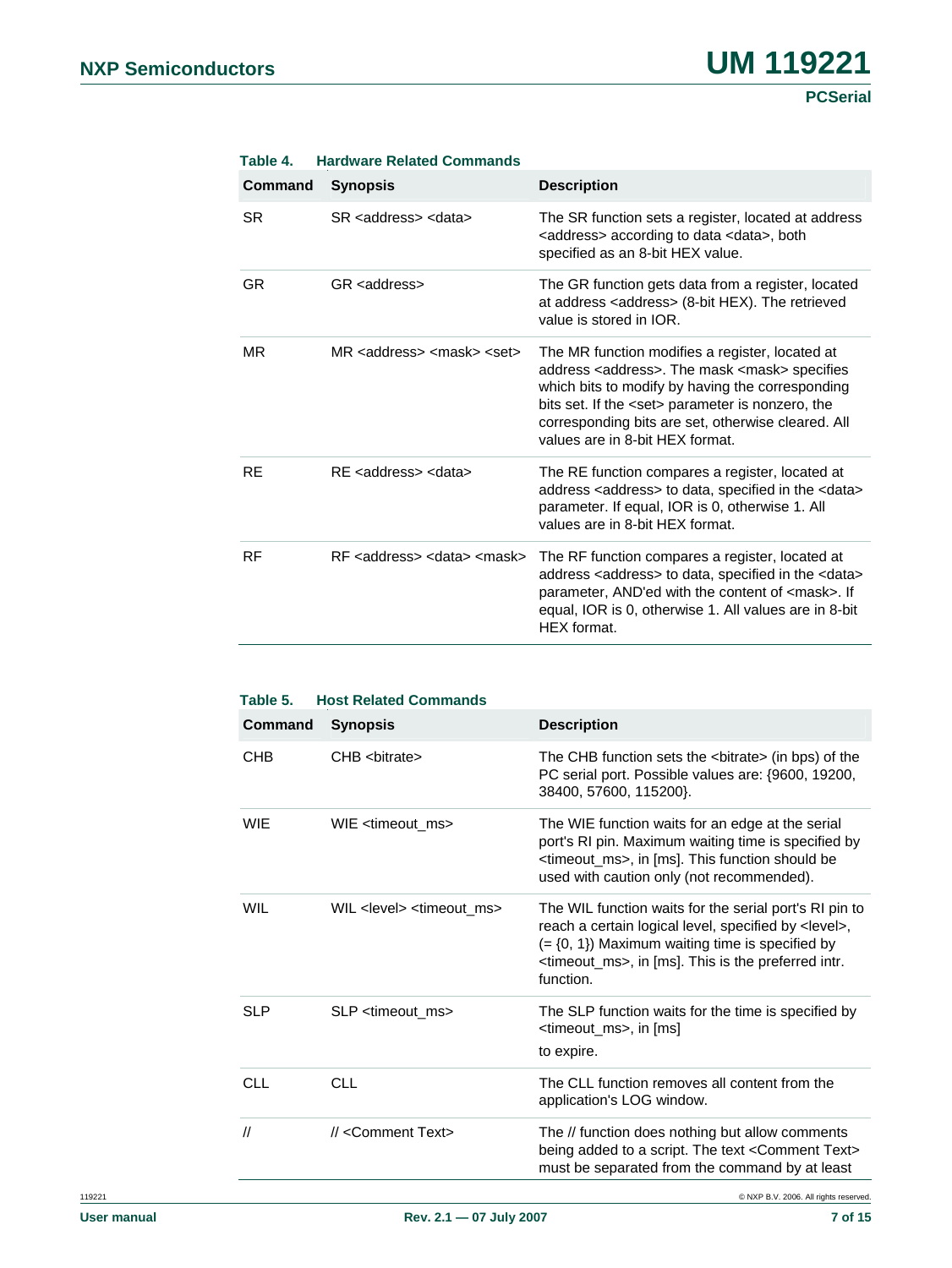| Command        | <b>Synopsis</b>                                                                         | <b>Description</b>                                                                                                                                                                                                                                                      |
|----------------|-----------------------------------------------------------------------------------------|-------------------------------------------------------------------------------------------------------------------------------------------------------------------------------------------------------------------------------------------------------------------------|
|                |                                                                                         | one blank.                                                                                                                                                                                                                                                              |
|                | //> <message text=""></message>                                                         | The //> function allows messages to be displayed<br>during script execution. The text <message text=""><br/>must be separated from the command by at least<br/>one blank.</message>                                                                                     |
| //#            | $1/#$ < data >                                                                          | The //# function allows data to be displayed during<br>script execution. The <data> parameter can be<br/>either plain data (8-bit HEX) or a User Register.</data>                                                                                                       |
| JMP            | JMP <destination></destination>                                                         | The JMP function skips script commands until a<br>label with the name <destination> is found. The<br/>label name <destination> should contain only {az,<br/><math>A.Z, _</math>.</destination></destination>                                                            |
| <b>JNE</b>     | JNE <value><br/><compare_value><br/><destination></destination></compare_value></value> | The JNE function compares User Register or plain<br>data <value> to <compare_value>. If unequal, the<br/>function skips script commands until a label with<br/>the name <destination> is found. Data are in 8-bit<br/>HEX format.</destination></compare_value></value> |
| $\mathbb{R}^2$ | $\ldots$ <destination></destination>                                                    | The $::$ function is the $\le$ destination $>$ of the JUMP<br>commands. The label name <destination> should<br/>contain only <math>\{az, AZ, \_\}.</math></destination>                                                                                                 |
| <b>MOV</b>     | MOV <destination> <source/></destination>                                               | The MOV function copies User Register or plain<br>data from <source/> to <destination>. Data are in<br/>8-bit HEX format.</destination>                                                                                                                                 |
| <b>INC</b>     | INC <user_register></user_register>                                                     | The INC function increments a user register.                                                                                                                                                                                                                            |
| DEC            | DEC <user_register></user_register>                                                     | The DEC function decrements a user register.                                                                                                                                                                                                                            |
| <b>BRK</b>     | <b>BRK</b>                                                                              | The BRK function stops the execution of the<br>current script.                                                                                                                                                                                                          |
| SAV            | SAV [ <file name="">]</file>                                                            | The SAV function stores the log output to the<br>current working directory. The File Name is used if<br>present (max. length of 32 char). If no parameter is<br>present a file dialog is opened to specify the<br>location and the name.                                |

<span id="page-7-0"></span>

| Table 6.   | <b>Marker Related Commands</b> |                                                                                                                                                                                                              |  |  |
|------------|--------------------------------|--------------------------------------------------------------------------------------------------------------------------------------------------------------------------------------------------------------|--|--|
| Register   | <b>Scope</b>                   | <b>Description</b>                                                                                                                                                                                           |  |  |
| MLOML7     | <b>General Purpose</b>         | These registers can be used to store internal<br>variables, loop counters, comparison references<br>and other types of items useful for script execution<br>control.                                         |  |  |
| <b>IOR</b> | $I/O$ Result                   | This variable receives the result of an I/O operation<br>(see Hardware-Related Commands). This can<br>either be any numerical value in case of register<br>content retrieval or a boolean value pointing out |  |  |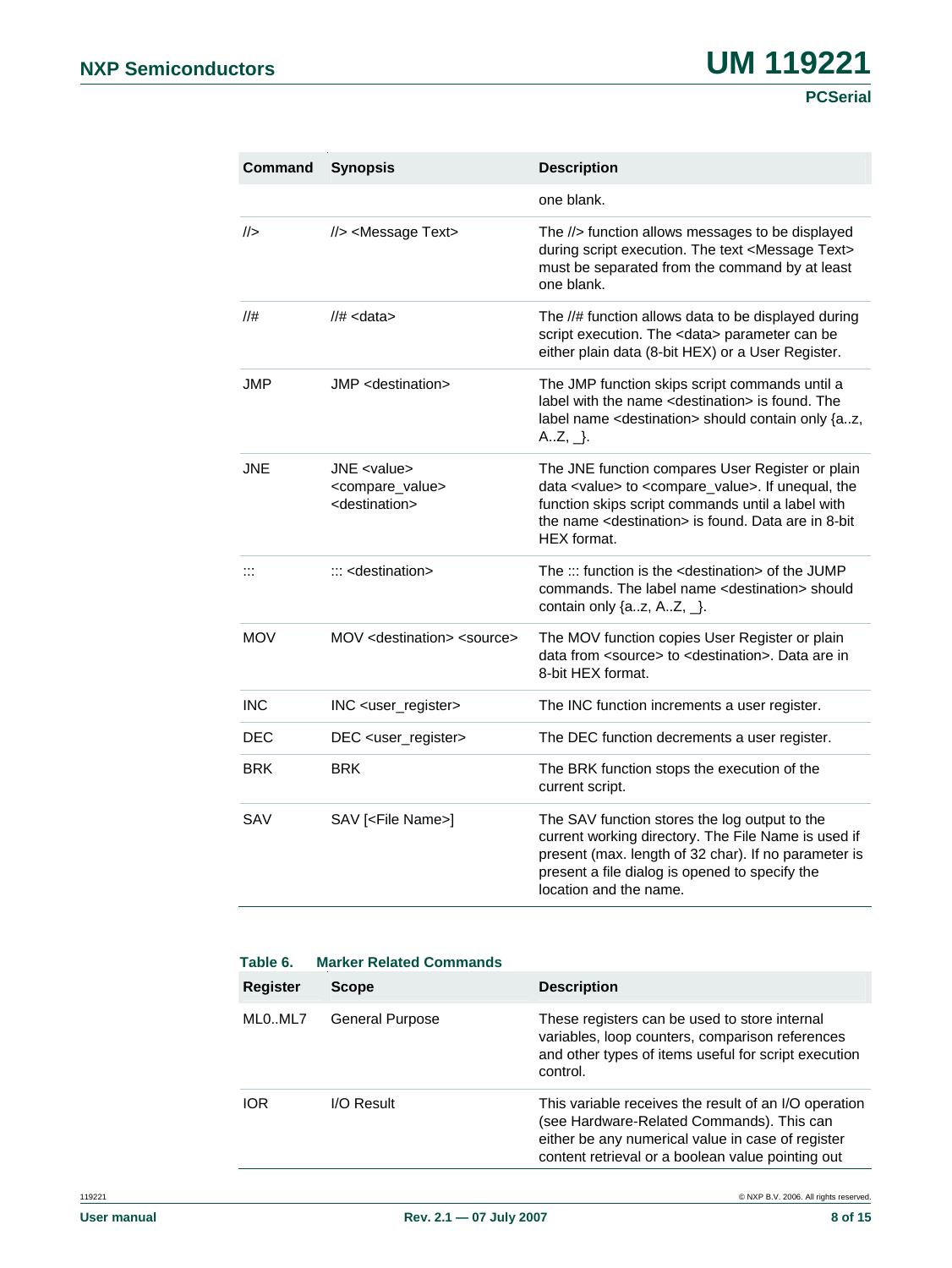| Register | <b>Scope</b> | <b>Description</b>                                                                                                                                                                               |
|----------|--------------|--------------------------------------------------------------------------------------------------------------------------------------------------------------------------------------------------|
|          |              | the result of a comparison.                                                                                                                                                                      |
| IOE      | $I/O$ Error  | This register served as an I/O error indicator. It<br>merely points out the fact that an error has<br>occurred, not the type of error itself. In case of<br>success the value is 0, otherwise 1. |

#### **2.3.4 Script Example**

The script "language" is similar to various types of assembly language. The built-in line parser steps through the lines of the script which implies that each line can hold only one command. If a line has more than one command, only the first one is executed, all subsequent instructions are ignored.

The example in[Fig 4](#page-8-0) illustrates the usage of a subset of commands available for scripting. Written into a standard-ASCII text file of type .jcf, the script can be loaded and executed by PCSerial.

```
... 
//> *** Write a byte into the FIFO, read it back and increment result: 
 SR 09 AB 
 // Error in accessing Hardware ? 
 JNE IOE 0 FWD 
 GR 09 
 // Value is now in IOR (I/O Result): 
 INC IOR 
 //> Content of IOR (Must be 0xAC): 
 //# IOR 
 //> *** Sample loops, nested (8*7*6 turns): 
 MOV ML0 8 
 ::: OUTER_LOOP 
      DEC ML0 
      //# ML0 
      MOV ML1 7 
      ::: MID_LOOP 
          DEC ML1 
           MOV ML2 6 
          ::: INNER_LOOP 
              DEC ML<sub>2</sub>
          JNE ML2 0 INNER_LOOP 
      JNE ML1 0 MID_LOOP 
 JNE ML0 0 OUTER LOOP
 // End of the script (and jump destination in case of error): 
 :::FWD 
//> END.
Fig 4. Script Example
```
#### <span id="page-8-0"></span>**2.3.5 Change Host Baudrate Button**

This function allows to set the host to either 9600 bps or 115000 bps. This function could be used after a RF-Reset to switch back to 9600 bps after having used the *All to 115kbps*  button before.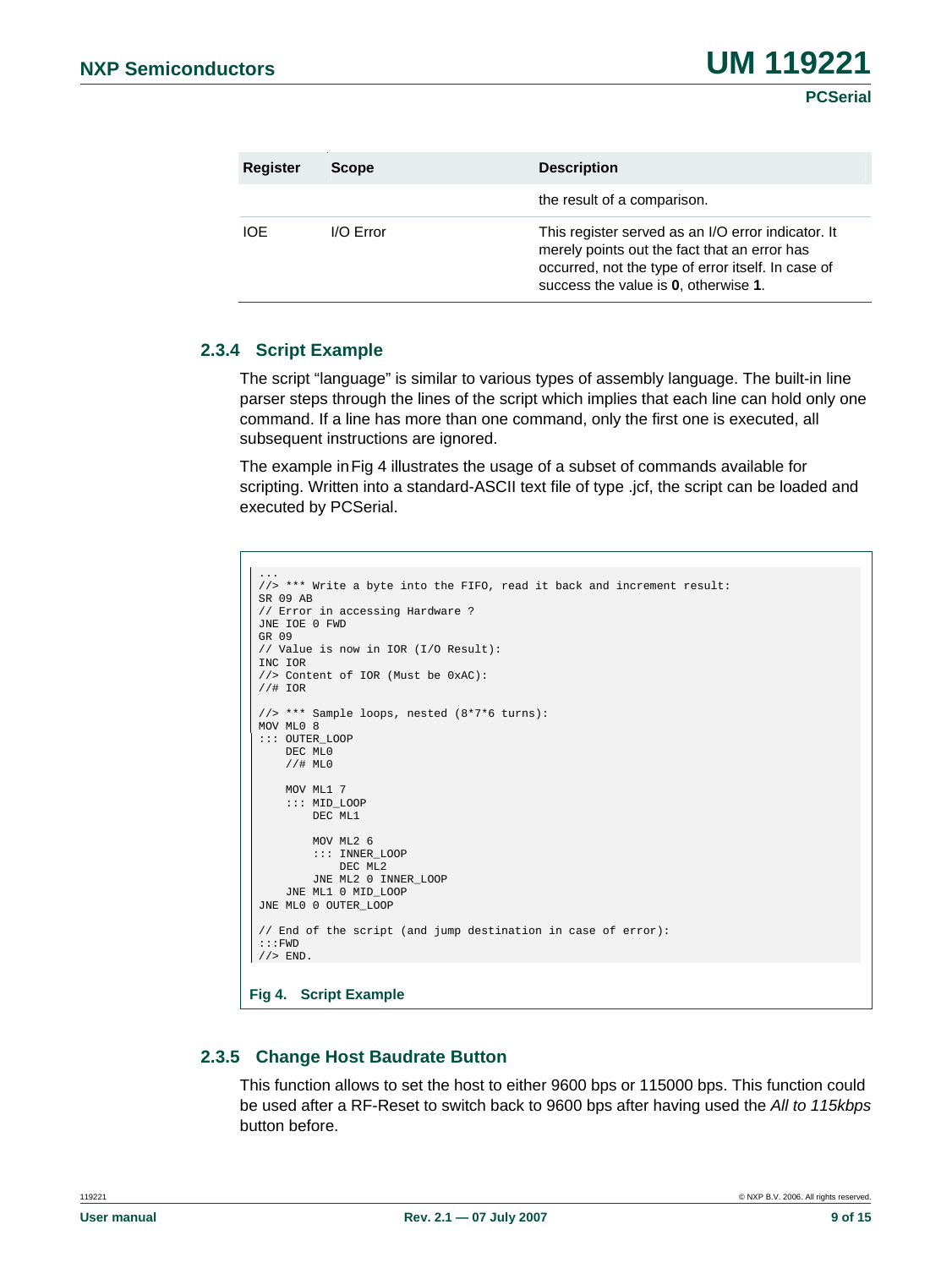## **2.4 Log Menu**

The software is capable of logging actions. The log appears in the main window's text field. The *Log* menu allows to save the log window content to a file or to remove it.

| Table 7. Table title here         |                                                |  |  |
|-----------------------------------|------------------------------------------------|--|--|
| <b>Operating Mode</b> Description |                                                |  |  |
| Save                              | Saves the content of the Log window to a file. |  |  |
| Clear                             | Removes all content from the Log window.       |  |  |

## **2.5 All to 115kbps Button**

The program allows to set both PC (host) and MFRC52x (peripheral) to a serial communication speed of 115200 bps using the *All to 115kbps* button.

Please note that the program performs a register access which means that the peripheral must be already operational at this time. If the command fails to execute properly (error message) the settings are not applied.

## **2.6 Mifare Reader Button**

This feature implements a subset of the MIFARE Reader functionality and is activated via the Mifare Reader button in the main GUI. [Fig 5](#page-10-1) shows the Mifare Reader dialog.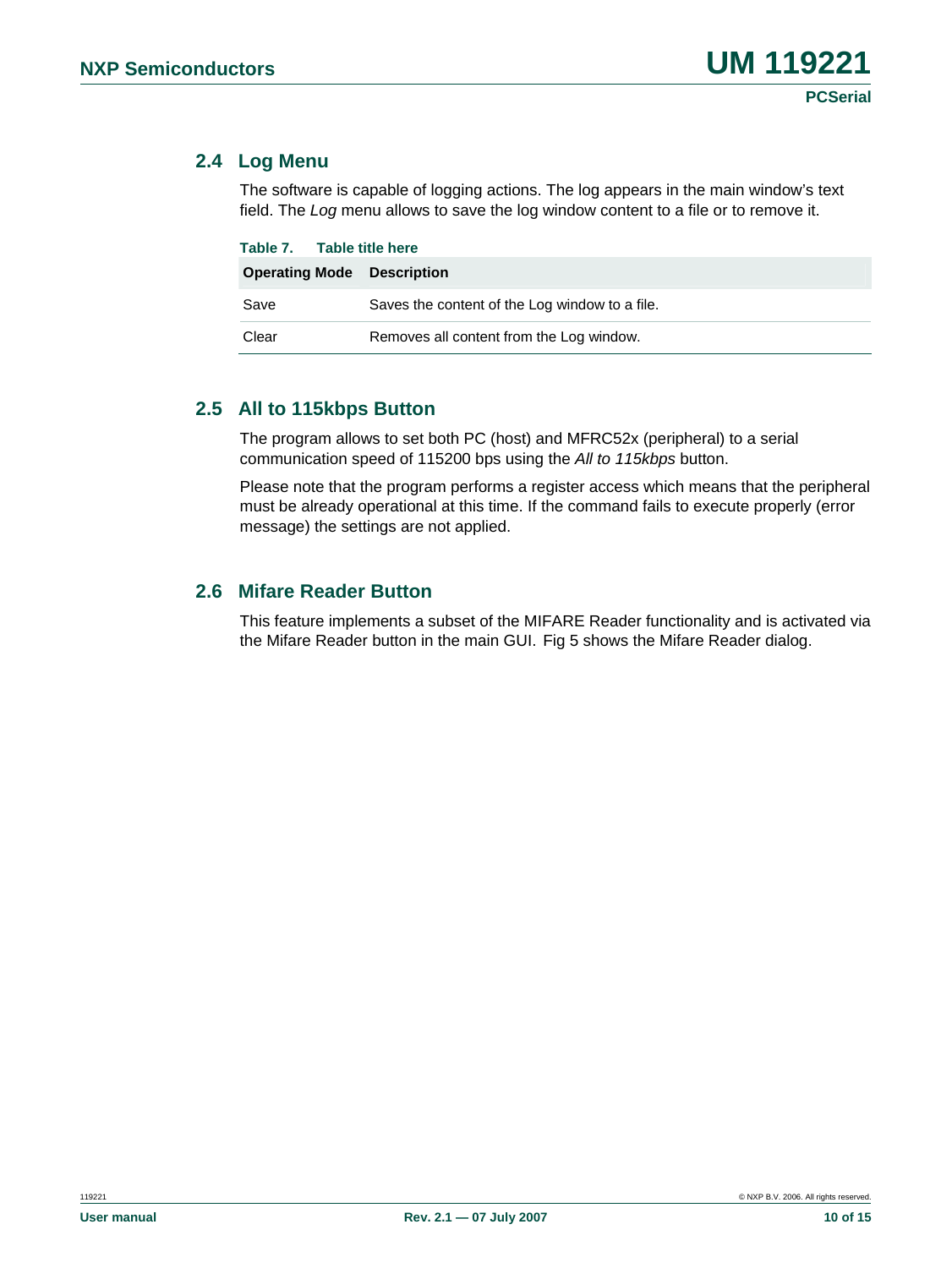| <b>Mifare Reader</b>                                                                                                                                                                                                                                                                                                                                       | $\vert x \vert$                 |  |  |  |  |
|------------------------------------------------------------------------------------------------------------------------------------------------------------------------------------------------------------------------------------------------------------------------------------------------------------------------------------------------------------|---------------------------------|--|--|--|--|
| ISO 14443.3 Initialization and Anticollision                                                                                                                                                                                                                                                                                                               | Commands MIFARE PCD             |  |  |  |  |
| CMD 0x26 (REQA)<br>Request                                                                                                                                                                                                                                                                                                                                 | $Block$   4                     |  |  |  |  |
| <b>AnticollisionSelect</b>                                                                                                                                                                                                                                                                                                                                 | Key A FFFFFFFFFFFF<br>Authent A |  |  |  |  |
| Request + AnticollisionSelect                                                                                                                                                                                                                                                                                                                              | Key B FFFFFFFFFFFF<br>Authent B |  |  |  |  |
| Halt                                                                                                                                                                                                                                                                                                                                                       | <b>HEX</b>                      |  |  |  |  |
|                                                                                                                                                                                                                                                                                                                                                            | Write UL<br>Read<br>Write       |  |  |  |  |
| Request (0x26, 0x0400) --> Status: 0x0000<br>Anticollision/Select(0x93, 0x08, 0xF6468E70) --> Status: 0x0000<br>Authentication KeyA(0x00, 0xFFFFFFFFFFFFF) --> Status: 0x0000<br>Read(0x00, 0xF6468E704E880400468E24D765405002) --> Status: 0x0000<br>Authentication KeyA(0x04, 0xFFFFFFFFFFFFF) --> Status: 0x0000<br>Halt(0x50, 0x00) --> Status: 0x0000 |                                 |  |  |  |  |
| Exit                                                                                                                                                                                                                                                                                                                                                       |                                 |  |  |  |  |
| Fig 5. Mifare Reader Dialog                                                                                                                                                                                                                                                                                                                                |                                 |  |  |  |  |

<span id="page-10-1"></span>In order to operate a MIFARE (Standard or Ultra Light) card it is required to step through *Request* and *AnticollisionSelect*. After successfully performing this ISO 14443-3 procedure the card is ready to receive MIFARE PCD commands. After selecting a block (refer to the MIFARE specification for detailed information about available blocks and their types) and *Authentication* (except MIFARE Ultra Light) data can be written to / read from the card (PICC).

## <span id="page-10-0"></span>**2.7 Error and Status Messages**

For communication commands with PICC's and special commands for the IC, there is a set of success/error codes.

The messages are grouped into following categories:

- Success Indicator,
- Communication Errors between Reader and Card,
- Interface Errors on each component's interface,
- MIFARE Protocol Errors,
- ISO/IEC 14443 Part 3 Errors,
- other Errors.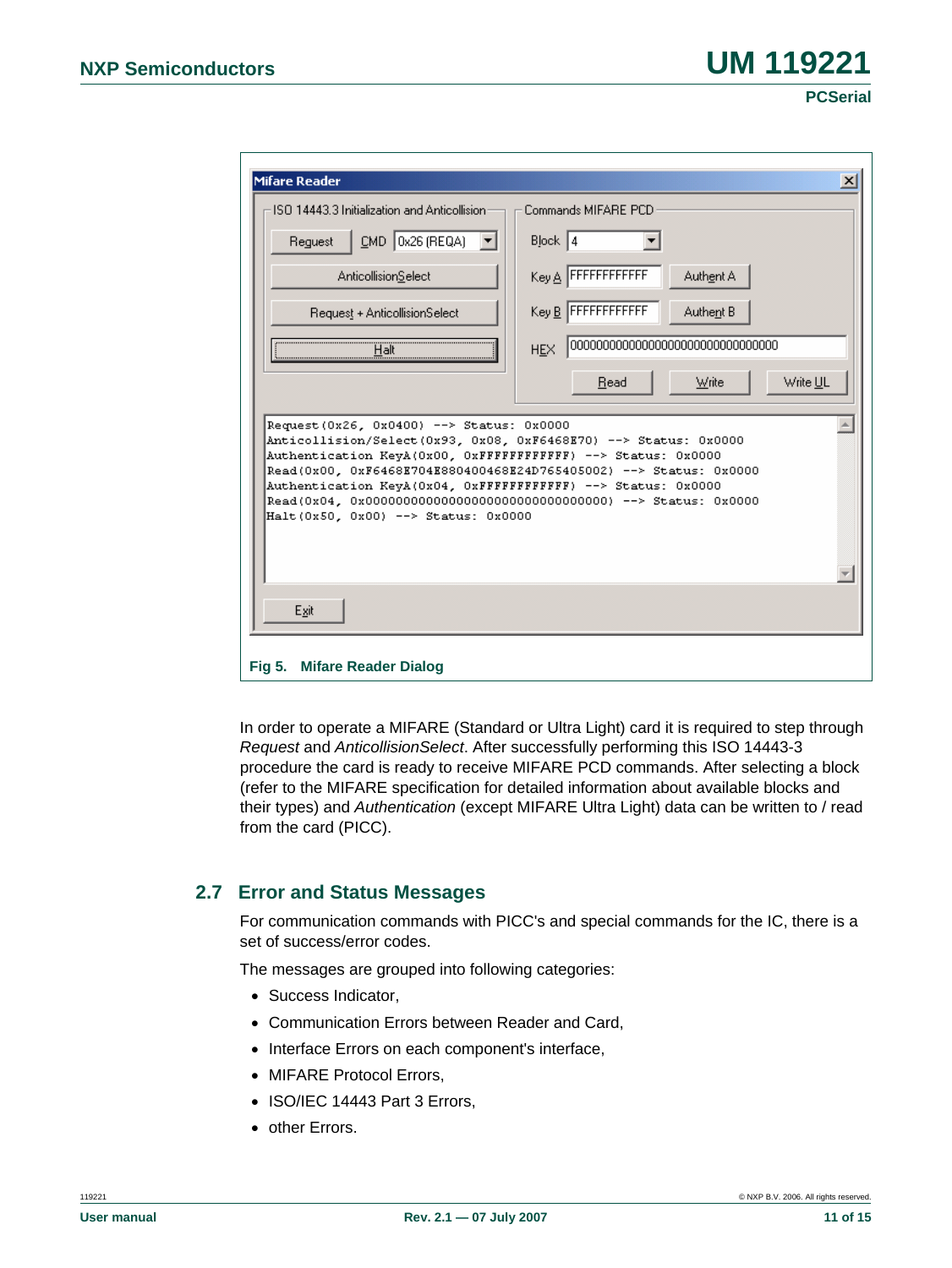#### **2.7.1 Success Messages**

**RCLSTATUS SUCCESS (0x0000)** - Returned in case of no error when there isn't any more appropriate code.

#### **2.7.2 Communication Error/Status Messages**

**RCLSTATUS\_IO\_TIMEOUT (0x0001)** - No reply received, e.g. PICC removal.

**RCLSTATUS\_CRC\_ERROR (0x0002)** - Wrong CRC detected by RC or library.

**RCLSTATUS\_PARITY\_ERROR (0x0003)** - Parity error detected by RC or library.

**RCLSTATUS\_BITCOUNT\_ERROR (0x0004)** - Typically, the RC reports such an error.

**RCLSTATUS\_FRAMING\_ERROR (0x0005)** - Invalid frame format.

**RCLSTATUS\_COLLISION\_ERROR (0x0006)** - Typically, the RC repors such an error.

**RCLSTATUS\_BUFFER\_TOO\_SMALL (0x0007)** - Communication buffer size insufficient.

**RCLSTATUS ACCESS DENIED (0x0008)** - Access has not been granted (readonly?).

**RCLSTATUS\_BUFFER\_OVERFLOW (0x0009)** - Attempt to write beyond the end of a buffer.

**RCLSTATUS\_PROTOCOL\_ERROR (0x000B)** - Mifare start bit wrong, buffer length error.

**RCLSTATUS\_ERROR\_NY\_IMPLEMENTED (0x000C)** - Feature not yet implemented.

**RCLSTATUS\_FIFO\_WRITE\_ERROR (0x000D)** - Error caused because of interface conflict during write access to FIFO.

**RCLSTATUS\_USERBUFFER\_FULL (0x000E)** - The user buffer is full, the calling application/routine gets the chance to save user buffer data and start over.

#### **2.7.3 Interface Error/Status Messages**

**RCLSTATUS INVALID PARAMETER (0x0101)** - Parameter is invalid (range, format).

**RCLSTATUS\_UNSUPPORTED\_PARAMETER (0x0102)** - Parameter value/format is correct but not supported in the current configuration.

**RCLSTATUS\_UNSUPPORTED\_COMMAND (0x0103)** - The device does not support the command.

**RCLSTATUS\_INTERFACE\_ERROR (0x0104)** - Host-peripheral interface error.

**RCLSTATUS\_INVALID\_FORMAT (0x0105)** - The data format does not match the spec.

**RCLSTATUS\_INTERFACE\_NOT\_ENABLED (0x0106)** - This interface is currently(!) not supported (e.g. function ptr. to NULL).

**RCLSTATUS\_UNKNOWN\_HARDWARE\_TYPE (0x0107)** - The chosen hardware for configurations is not known by the initialisation function. The default hardware (HW\_1) is used instead.

#### **2.7.4 Mifare Error/Status Messages**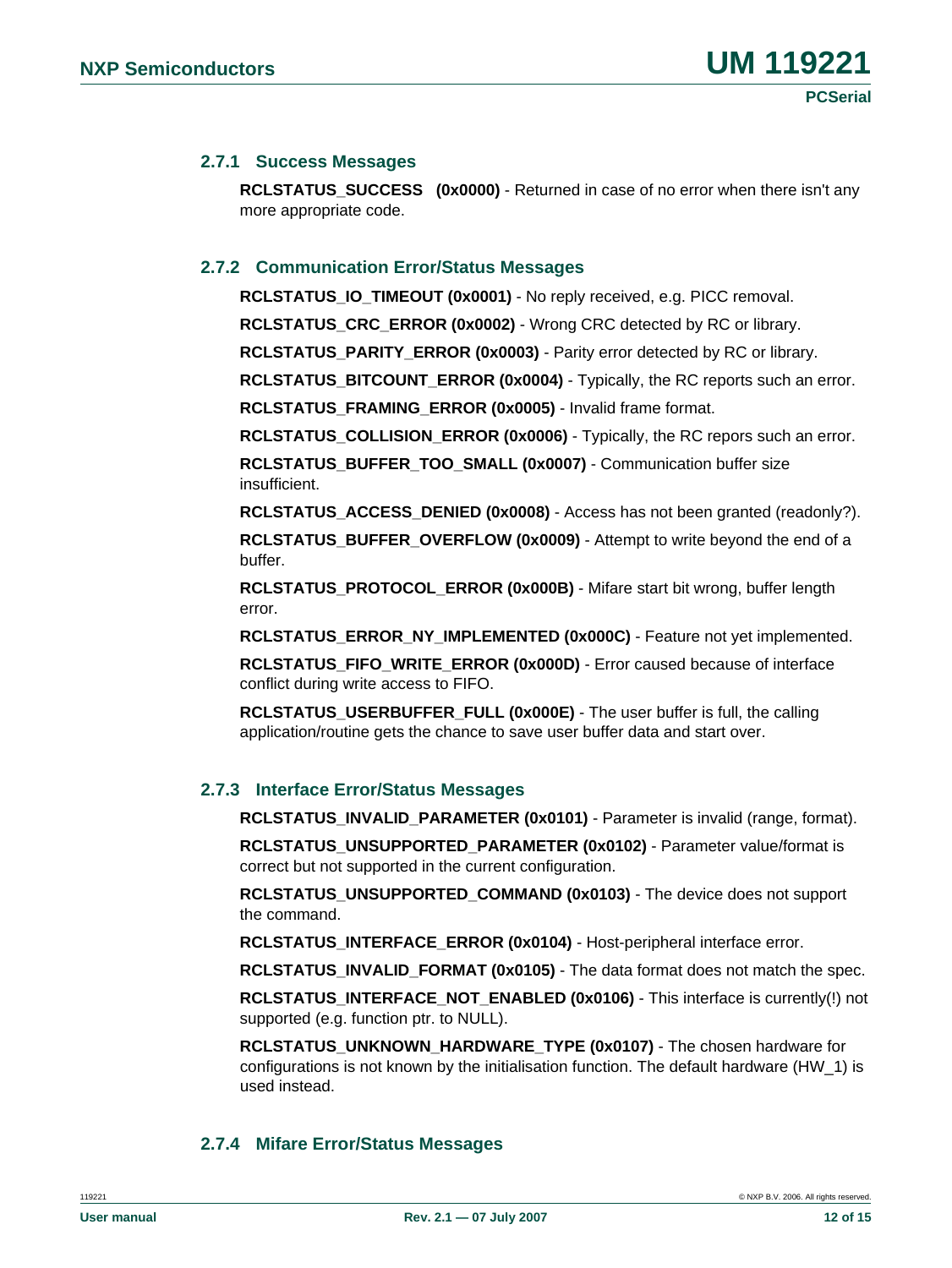**RCLSTATUS\_AUTHENT\_ERROR (0x0201)** - Authentication failure (e.g. key mismatch). **RCLSTATUS\_ACK\_SUPPOSED (0x0202)** - Single byte or nibble received, CRC error detected, possibly MF (N)ACK response.

**RCLSTATUS\_NACK\_RECEIVED (0x0203)** - NACK detected.

#### **2.7.5 ISO 14443-3 Error/Status Messages**

RCLSTATUS WRONG UID CHECKBYTE (0x0501) - UID check byte is wrong. **RCLSTATUS\_WRONG\_HALT\_FORMAT (0x0502)** - HALT Format error.

#### **2.7.6 Miscellaneous Error/Status Messages**

**RCLSTATUS\_OTHER\_ERROR (0x7E01)** - Unspecified, error, non-categorised.

**RCLSTATUS\_INSUFFICIENT\_RESOURCES (0x7E02)** - The system runs low of resources!

**RCLSTATUS\_INVALID\_DEVICE\_STATE (0x7E03)** - The (sub-)system is in a state which does not allow the operation.

**RCLSTATUS\_DEVICE\_TEMP\_ERROR (0x7E04)** - Temperature error indicated by MFRC52x HW.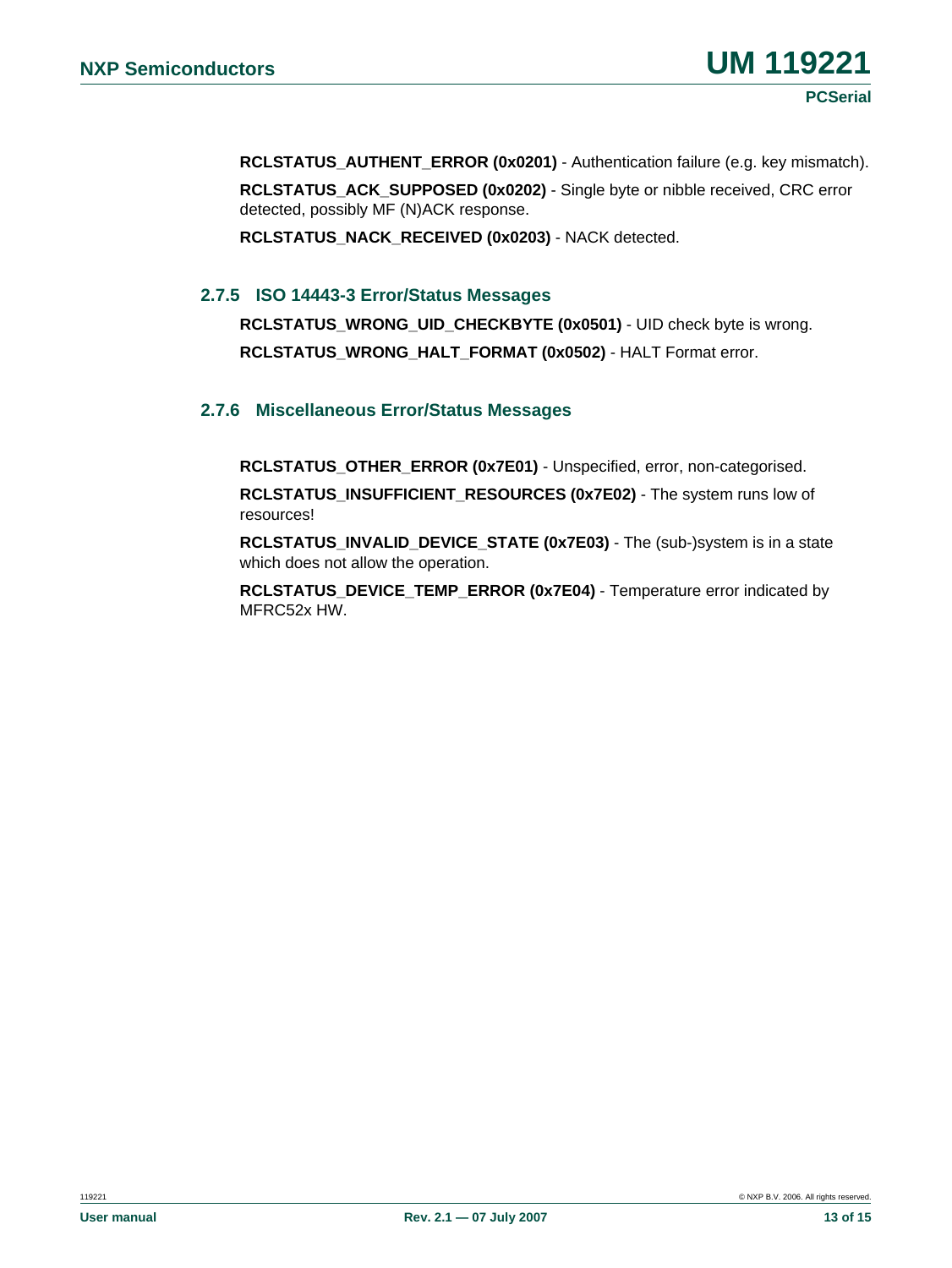# **3. Legal information**

## **3.1 Definitions**

**Draft —** The document is a draft version only. The content is still under internal review and subject to formal approval, which may result in modifications or additions. NXP Semiconductors does not give any representations or warranties as to the accuracy or completeness of information included herein and shall have no liability for the consequences of use of such information.

## **3.2 Disclaimers**  $\triangle$  **License statement text>**

**General —** Information in this document is believed to be accurate and reliable. However, NXP Semiconductors does not give any representations or warranties, expressed or implied, as to the accuracy or completeness of such information and shall have no liability for the consequences of use of such information.

Right to make changes — NXP Semiconductors reserves the right to make changes to information published in this document, including without limitation specifications and product descriptions, at any time and without notice. This document supersedes and replaces all information supplied prior to the publication hereof.

**Suitability for use** — NXP Semiconductors products are not designed,<br>
surberized are uncreased to be quitable for use in modical military circord strademarks are property of their respective owners. authorized or warranted to be suitable for use in medical, military, aircraft, space or life support equipment, nor in applications where failure or malfunction of a NXP Semiconductors product can reasonably be expected to result in personal injury, death or severe property or environmental damage. NXP Semiconductors accepts no liability for inclusion and/or use of NXP Semiconductors products in such equipment or applications and therefore such inclusion and/or use is for the customer's own risk.

**Applications —** Applications that are described herein for any of these products are for illustrative purposes only. NXP Semiconductors makes no representation or warranty that such applications will be suitable for the specified use without further testing or modification.

## **3.3 Licenses**

**Purchase of NXP <xxx> components** 

## **3.4 Patents**

Notice is herewith given that the subject device uses one or more of the following patents and that each of these patents may have corresponding<br>patents in other iurisdictions.

**<Patent ID> —** owned by <Company name>

## **3.5 Trademarks**

Notice: All referenced brands, product names, service names and

**<Name> —** is a trademark of NXP B.V.